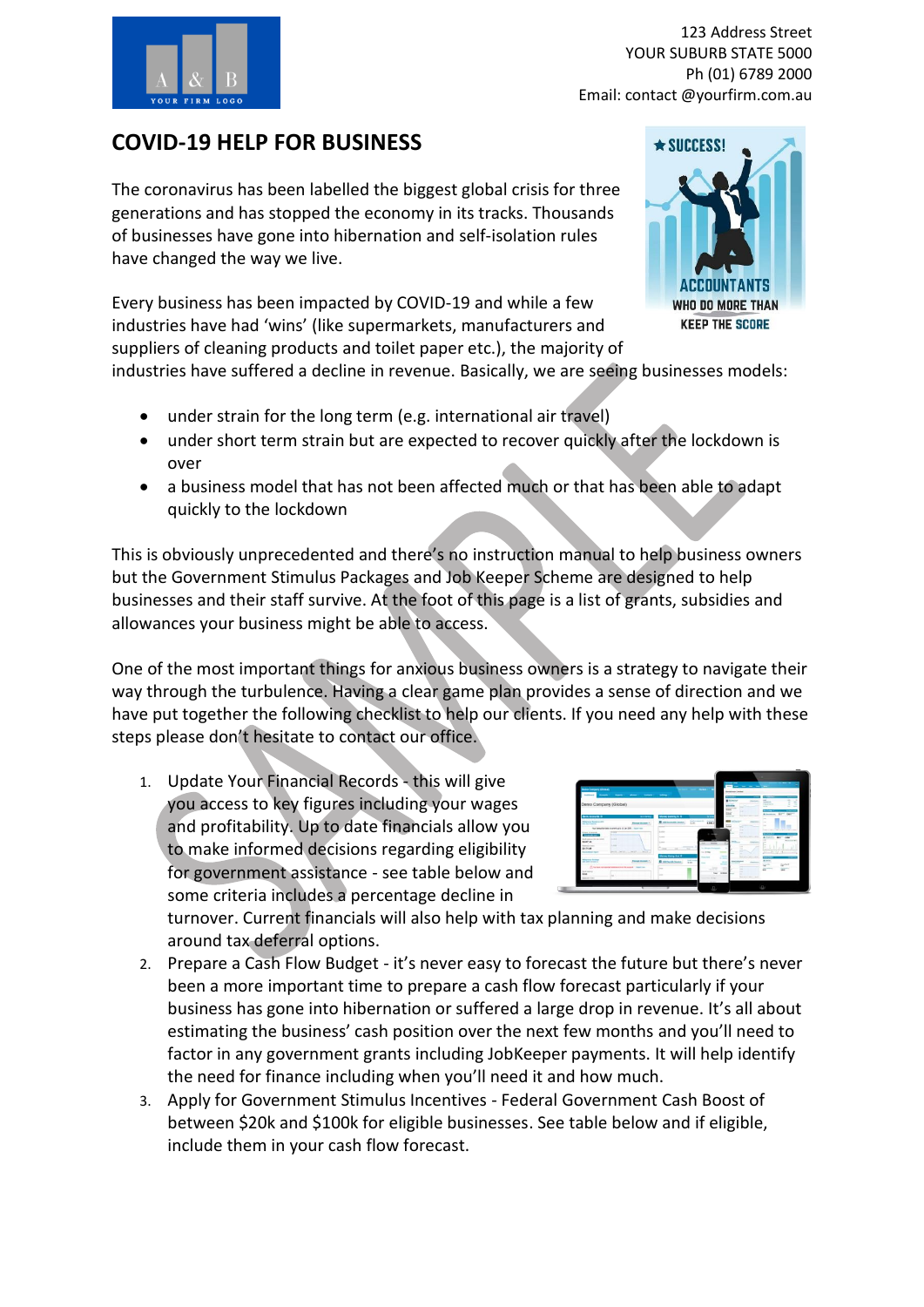

- 4. Apply for State Government Subsidies & Grants state by state it varies but for example, Victoria and NSW are offering \$10k payments for eligible businesses. These figures can be added to the cash flow forecast.
- 5. Job Keeper Entitlements with updated payroll records you can assess any entitlements and those figures can also filter through to your cash flow forecast.
- 6. Understand the Loan Concessions provided by the banks if you need to apply.
- 7. Consider eligibility for Tax Office Deferral Options
- 8. Marketing Plan this pandemic has changed the way we live, work, communicate and do business. Thanks to the isolation rules, people are glued to their computers and smartphones. The shift online then begs the question, what are you doing about your online presence? Could it be time for a website review or makeover? Is it time to ramp up your social media activities? What are your competitors doing in this



environment? During an economic downturn, you'll find that some of your competitors will close down or slow down their marketing efforts. This presents an opportunity to increase your market share, but you need to have a post pandemic plan.

## **COVID-19 RESOURCES AND ASSISTANCE FOR SMALL TO MEDIUM BUSINESSES**

*The information in this table is general in nature and does not constitute advice. Every business is different and a number of these grants and subsidies are subject to qualifying conditions including a percentage decline in turnover as a result of COVID-19. Note that the ATO and Government (both state and federal) continue to issue updates so for advice regarding how these concessions might apply to your business and how to access the benefits, contact us today.*

## **ASSISTANCE FOR BUSINESS OWNERS**

| <b>Source</b>                | <b>Type of Assistance</b>                                                                                                         | <b>Qualifying Conditions and</b><br><b>Dates</b>                                                                                            | <b>Action</b><br><b>Required</b> |
|------------------------------|-----------------------------------------------------------------------------------------------------------------------------------|---------------------------------------------------------------------------------------------------------------------------------------------|----------------------------------|
| Federal<br>Government        | Instant Asset Write Off<br>Increased from \$30,000 to<br>\$150,000 (GST Exclusive Amount)                                         | Aggregated turnover<br>$\bullet$<br>less than \$500 million<br>First used or installed<br>$\bullet$<br>ready for use before 30<br>June 2020 | Talk to your<br>accountant       |
| <b>Website Link</b>          | <b>Delivering Support for Business</b><br>Investment (April 1, 2020)                                                              |                                                                                                                                             |                                  |
| Federal<br><b>Government</b> | <b>Accelerating Depreciation</b><br>Deductions by allowing 50%<br>deduction for eligible assets on<br>installation, with existing | Aggregated turnover<br>$\bullet$<br>less than \$500 million                                                                                 | Talk to your<br>accountant       |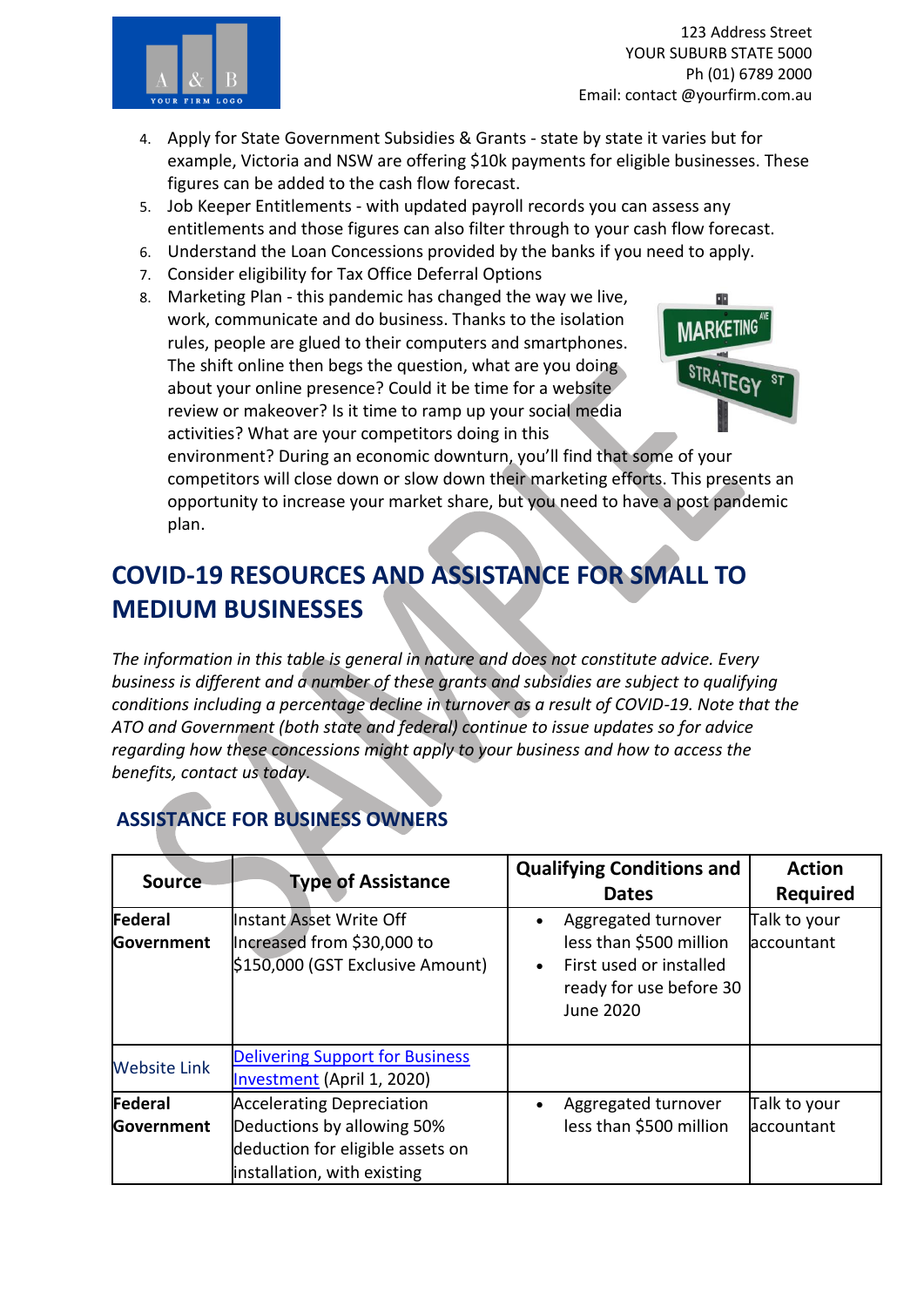

|                       | depreciation rules applying to<br>balance of the asset's cost                                                                                                                                                      |           | First used or installed<br>ready for use before 30<br><b>June 2021</b>                                                                                                                                                                                                                                                                                                                                                                                                                                                                                                                                                                                                            |                                                                                                                                                 |
|-----------------------|--------------------------------------------------------------------------------------------------------------------------------------------------------------------------------------------------------------------|-----------|-----------------------------------------------------------------------------------------------------------------------------------------------------------------------------------------------------------------------------------------------------------------------------------------------------------------------------------------------------------------------------------------------------------------------------------------------------------------------------------------------------------------------------------------------------------------------------------------------------------------------------------------------------------------------------------|-------------------------------------------------------------------------------------------------------------------------------------------------|
| <b>Website Link</b>   | <b>Backing Business Investment (1/4)</b>                                                                                                                                                                           |           |                                                                                                                                                                                                                                                                                                                                                                                                                                                                                                                                                                                                                                                                                   |                                                                                                                                                 |
| Federal<br>Government | 2 Tax Free Rebates/Credits of<br>between \$10,000 and \$50,000 each<br>for PAYG withheld for small and<br>medium sized businesses and NFPs<br>(increased from original amounts of<br>between \$2,000 and \$25,000) |           | Aggregated turnover<br>less than \$50 Million<br>that is based on prior<br>financial year turnover)<br>Certain lodgement<br>requirements (see<br>weblink below)<br>Payment 1 - 100% of<br>PAYG Withholding from<br>1 January to 30 June<br>2020 (min \$10k, max<br>\$50k)<br>Payment 2 - 100% of<br>Payment 1 if still an<br>active employer (max<br>\$50,000, min \$10,000).<br>Need W1 in June<br>BAS/IAS<br>NFPs also eligible<br>Available only to active<br>eligible employers<br>established prior to 12<br><b>March 2020</b><br>ATO indicating generally<br>if a refund is due<br>because of this<br>mechanism they will<br>not offset the refund<br>against existing debt | Automatic credit<br>on BAS' and IAS'<br>from March<br>2020 onwards<br>Talk to your<br>accountant<br>about the<br>specific timing of<br>payments |
| <b>Weblink</b>        | <b>Cashflow Assistance for</b><br>Business (April 2, 2020)                                                                                                                                                         |           |                                                                                                                                                                                                                                                                                                                                                                                                                                                                                                                                                                                                                                                                                   |                                                                                                                                                 |
| Federal<br>Government | Eligible employers apply for 50% of<br>apprentices wage for 9 months                                                                                                                                               | $\bullet$ | Aggregated turnover<br>less than \$50 Million<br>9 months (1 Jan 2020 to at AASN but<br>30 Sept 2020)<br>Maximum \$7,000 per<br>apprentice per quarter<br>Less than 20 employees entity used to                                                                                                                                                                                                                                                                                                                                                                                                                                                                                   | First contact for<br>subsidy is<br>application<br>generally<br>through the<br>employ the                                                        |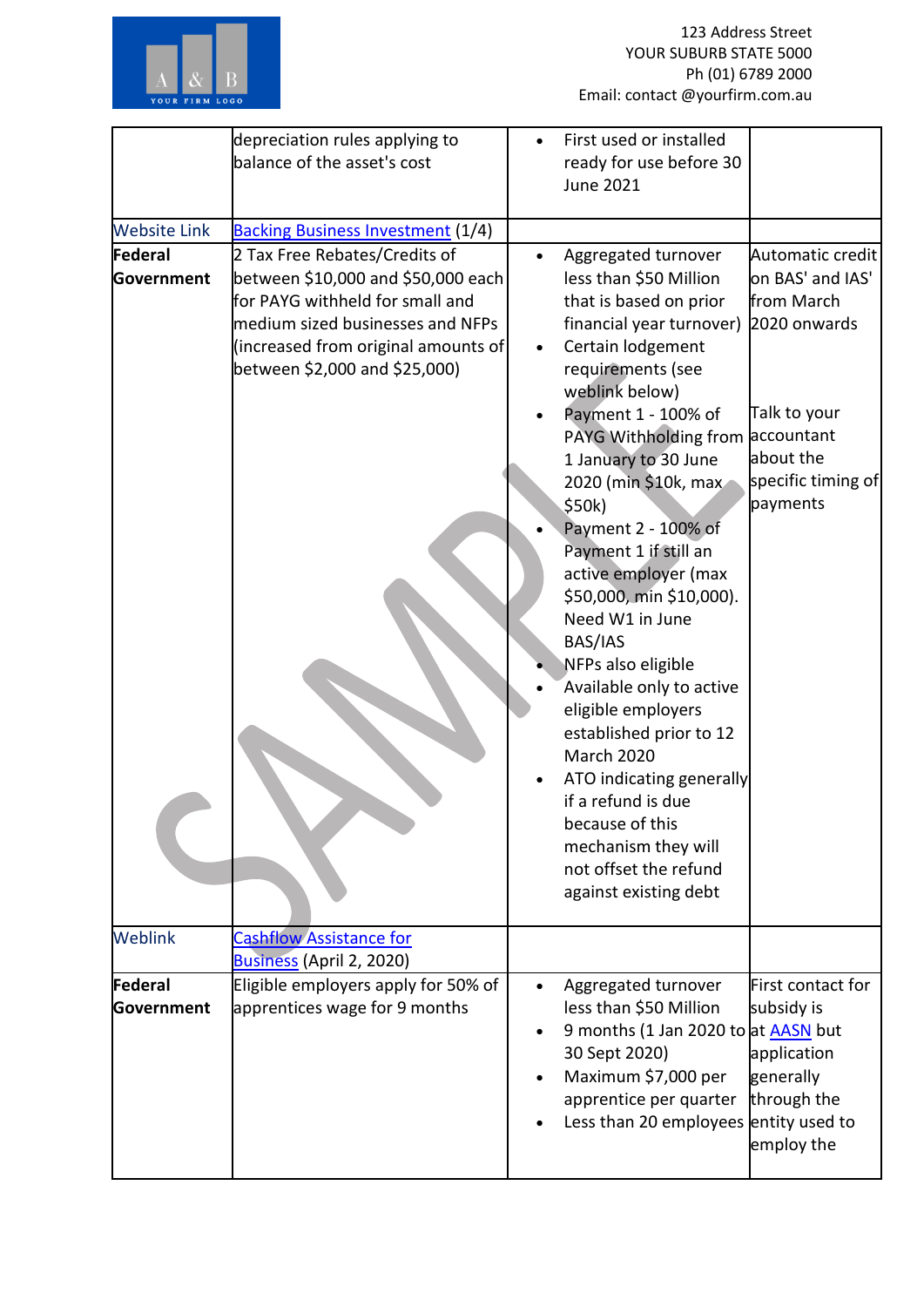

|                       |                                                                                                                                                                                                                                                                                                                                                                                                          |           | Apprentice in-training<br>or employed as at 1<br><b>March 2020</b><br>Register from early April<br>2020, latest December<br>2020<br>By reimbursement<br>mechanism<br>Not available to<br>employers receiving the<br>Job Keeper Payment                          | apprentice (e.g.:<br>MEGT)                    |
|-----------------------|----------------------------------------------------------------------------------------------------------------------------------------------------------------------------------------------------------------------------------------------------------------------------------------------------------------------------------------------------------------------------------------------------------|-----------|-----------------------------------------------------------------------------------------------------------------------------------------------------------------------------------------------------------------------------------------------------------------|-----------------------------------------------|
| <b>Weblink</b>        | <b>Supporting Apprentices and</b><br>Trainees (April 3, 2020)                                                                                                                                                                                                                                                                                                                                            |           |                                                                                                                                                                                                                                                                 |                                               |
| Federal<br>Government | Temporarily Increasing threshold at<br>which creditors can issue a<br>statutory demand against a<br>company and to initiate bankruptcy<br>proceedings against an individual.<br>Additional time to respond to<br>statutory demands.<br>Temporary relief from directors<br>from any personal liability for<br>trading while insolvent<br>ATO will tailor solutions for owners<br>or directors of business |           | All                                                                                                                                                                                                                                                             | Talk to your<br>accountant                    |
| <b>Weblink</b>        | <b>Temporary relief for Business (1/4)</b>                                                                                                                                                                                                                                                                                                                                                               |           |                                                                                                                                                                                                                                                                 |                                               |
| Federal<br>Government | The government will provide a 50%<br>guarantee to eligible lenders to<br>support new short-term unsecured<br>loans to SMEs                                                                                                                                                                                                                                                                               | $\bullet$ | \$20 billion worth of<br>guarantee on loans (so<br>\$40 billion of loans)<br><b>Starting in early April</b><br>2020<br>Include upfront 6<br>month freeze on<br>repayments<br>unsecured loans for<br>working capital only<br>Up to \$250,000 over<br>three years | Talk to your<br>accountant                    |
| Weblink               | <b>Supporting the Flow of Credit</b>                                                                                                                                                                                                                                                                                                                                                                     |           |                                                                                                                                                                                                                                                                 |                                               |
| Federal<br>Government | Providing temporary exemption<br>from Responsible Lending<br>obligations for lenders providing                                                                                                                                                                                                                                                                                                           |           | case by case                                                                                                                                                                                                                                                    | Talk to your<br>accountant and<br>your lender |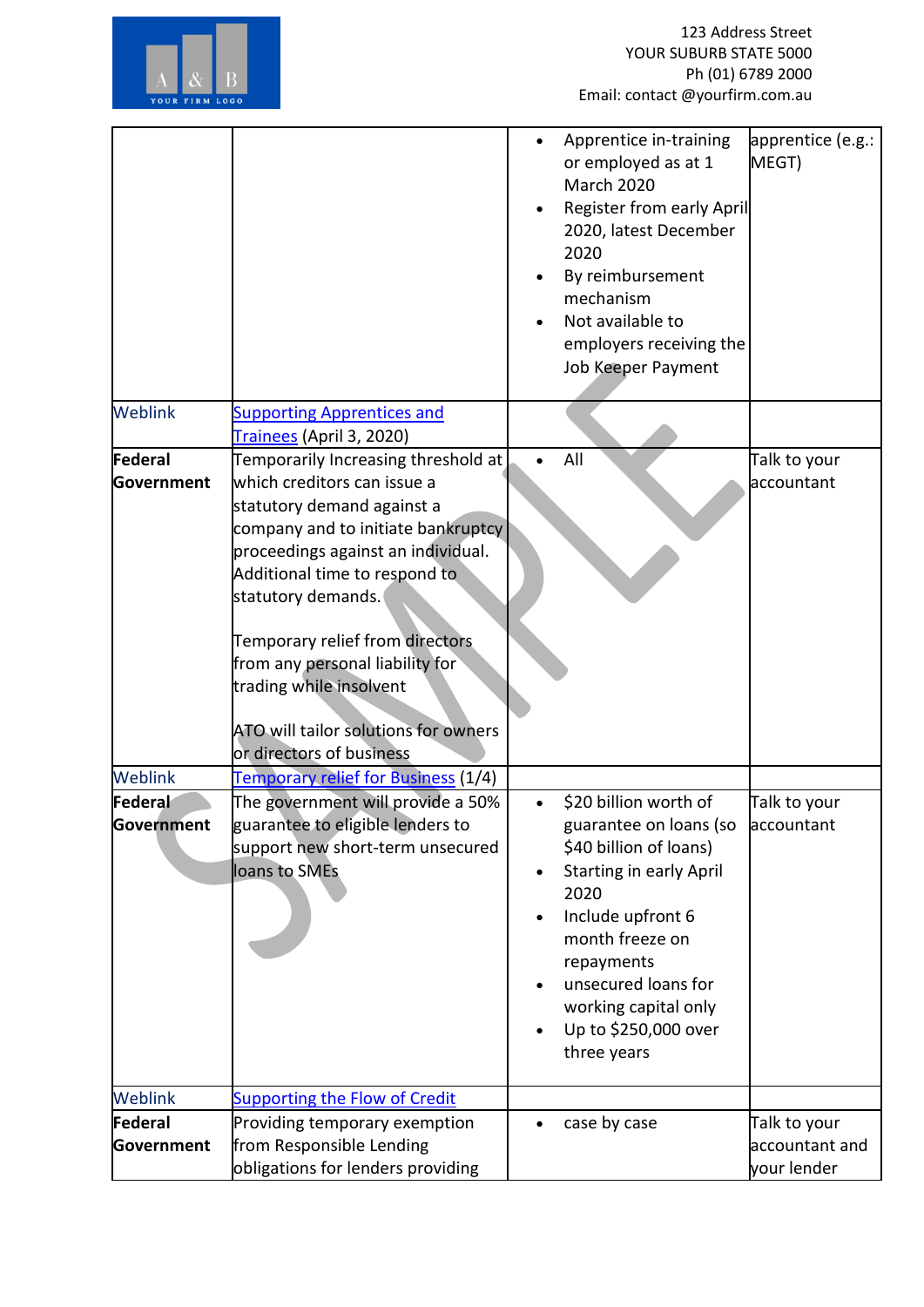

| customers<br>Department of Treasury and<br><b>Finance</b><br>Mandating rent relief under certain States and Territories to<br>circumstances for businesses<br>implement mandatory Code of<br>Government<br>affected financially by the Corona<br>Conduct (incl legislation) to<br>impose a set of good faith<br><b>Virus</b><br>leasing principles to<br>commercial tenancies<br>where the tenant:<br>is a small-medium sized<br>business (annual<br>turnover less than \$50<br>million<br>is an eligible business<br>for the Job Keeper<br>program<br>Proportional rent reductions<br>based on tenants decline in<br>turnover to ensure that the<br>burden is shared between<br>landlords and tenants.<br>Combination of deferral and<br>waiver of rent with deferrals to<br>be less than 50% of reductions<br>Weblink<br><b>Commercial Rent Relief Principles</b><br>The Reserve Bank is establishing a<br>mainly small to medium Talk to your<br><b>Reserve Bank</b><br>\$90 billion facility to offer 3-year<br>enterprises<br>accountant and<br>funding to authorised Deposit<br>your bank<br>Taking Institutions (ADIs) to:<br>reduce interest rates for<br>borrowers<br>to encourage financial<br>support for borrowers<br><b>Weblink</b><br>Department of Treasury and<br><b>Finance</b> |                | credit to existing small business |                      |              |
|--------------------------------------------------------------------------------------------------------------------------------------------------------------------------------------------------------------------------------------------------------------------------------------------------------------------------------------------------------------------------------------------------------------------------------------------------------------------------------------------------------------------------------------------------------------------------------------------------------------------------------------------------------------------------------------------------------------------------------------------------------------------------------------------------------------------------------------------------------------------------------------------------------------------------------------------------------------------------------------------------------------------------------------------------------------------------------------------------------------------------------------------------------------------------------------------------------------------------------------------------------------------------------------------------|----------------|-----------------------------------|----------------------|--------------|
|                                                                                                                                                                                                                                                                                                                                                                                                                                                                                                                                                                                                                                                                                                                                                                                                                                                                                                                                                                                                                                                                                                                                                                                                                                                                                                  |                |                                   |                      |              |
|                                                                                                                                                                                                                                                                                                                                                                                                                                                                                                                                                                                                                                                                                                                                                                                                                                                                                                                                                                                                                                                                                                                                                                                                                                                                                                  | <b>Weblink</b> |                                   |                      |              |
|                                                                                                                                                                                                                                                                                                                                                                                                                                                                                                                                                                                                                                                                                                                                                                                                                                                                                                                                                                                                                                                                                                                                                                                                                                                                                                  |                |                                   |                      |              |
|                                                                                                                                                                                                                                                                                                                                                                                                                                                                                                                                                                                                                                                                                                                                                                                                                                                                                                                                                                                                                                                                                                                                                                                                                                                                                                  | Federal        |                                   |                      |              |
|                                                                                                                                                                                                                                                                                                                                                                                                                                                                                                                                                                                                                                                                                                                                                                                                                                                                                                                                                                                                                                                                                                                                                                                                                                                                                                  |                |                                   |                      |              |
|                                                                                                                                                                                                                                                                                                                                                                                                                                                                                                                                                                                                                                                                                                                                                                                                                                                                                                                                                                                                                                                                                                                                                                                                                                                                                                  |                |                                   |                      |              |
|                                                                                                                                                                                                                                                                                                                                                                                                                                                                                                                                                                                                                                                                                                                                                                                                                                                                                                                                                                                                                                                                                                                                                                                                                                                                                                  |                |                                   |                      |              |
|                                                                                                                                                                                                                                                                                                                                                                                                                                                                                                                                                                                                                                                                                                                                                                                                                                                                                                                                                                                                                                                                                                                                                                                                                                                                                                  |                |                                   |                      |              |
|                                                                                                                                                                                                                                                                                                                                                                                                                                                                                                                                                                                                                                                                                                                                                                                                                                                                                                                                                                                                                                                                                                                                                                                                                                                                                                  |                |                                   |                      |              |
|                                                                                                                                                                                                                                                                                                                                                                                                                                                                                                                                                                                                                                                                                                                                                                                                                                                                                                                                                                                                                                                                                                                                                                                                                                                                                                  |                |                                   |                      |              |
|                                                                                                                                                                                                                                                                                                                                                                                                                                                                                                                                                                                                                                                                                                                                                                                                                                                                                                                                                                                                                                                                                                                                                                                                                                                                                                  |                |                                   |                      |              |
|                                                                                                                                                                                                                                                                                                                                                                                                                                                                                                                                                                                                                                                                                                                                                                                                                                                                                                                                                                                                                                                                                                                                                                                                                                                                                                  |                |                                   |                      |              |
|                                                                                                                                                                                                                                                                                                                                                                                                                                                                                                                                                                                                                                                                                                                                                                                                                                                                                                                                                                                                                                                                                                                                                                                                                                                                                                  |                |                                   |                      |              |
|                                                                                                                                                                                                                                                                                                                                                                                                                                                                                                                                                                                                                                                                                                                                                                                                                                                                                                                                                                                                                                                                                                                                                                                                                                                                                                  |                |                                   |                      |              |
|                                                                                                                                                                                                                                                                                                                                                                                                                                                                                                                                                                                                                                                                                                                                                                                                                                                                                                                                                                                                                                                                                                                                                                                                                                                                                                  |                |                                   |                      |              |
|                                                                                                                                                                                                                                                                                                                                                                                                                                                                                                                                                                                                                                                                                                                                                                                                                                                                                                                                                                                                                                                                                                                                                                                                                                                                                                  |                |                                   |                      |              |
|                                                                                                                                                                                                                                                                                                                                                                                                                                                                                                                                                                                                                                                                                                                                                                                                                                                                                                                                                                                                                                                                                                                                                                                                                                                                                                  |                |                                   |                      |              |
|                                                                                                                                                                                                                                                                                                                                                                                                                                                                                                                                                                                                                                                                                                                                                                                                                                                                                                                                                                                                                                                                                                                                                                                                                                                                                                  |                |                                   |                      |              |
|                                                                                                                                                                                                                                                                                                                                                                                                                                                                                                                                                                                                                                                                                                                                                                                                                                                                                                                                                                                                                                                                                                                                                                                                                                                                                                  |                |                                   |                      |              |
|                                                                                                                                                                                                                                                                                                                                                                                                                                                                                                                                                                                                                                                                                                                                                                                                                                                                                                                                                                                                                                                                                                                                                                                                                                                                                                  |                |                                   |                      |              |
|                                                                                                                                                                                                                                                                                                                                                                                                                                                                                                                                                                                                                                                                                                                                                                                                                                                                                                                                                                                                                                                                                                                                                                                                                                                                                                  |                |                                   |                      |              |
|                                                                                                                                                                                                                                                                                                                                                                                                                                                                                                                                                                                                                                                                                                                                                                                                                                                                                                                                                                                                                                                                                                                                                                                                                                                                                                  |                |                                   |                      |              |
|                                                                                                                                                                                                                                                                                                                                                                                                                                                                                                                                                                                                                                                                                                                                                                                                                                                                                                                                                                                                                                                                                                                                                                                                                                                                                                  |                |                                   |                      |              |
|                                                                                                                                                                                                                                                                                                                                                                                                                                                                                                                                                                                                                                                                                                                                                                                                                                                                                                                                                                                                                                                                                                                                                                                                                                                                                                  |                |                                   |                      |              |
|                                                                                                                                                                                                                                                                                                                                                                                                                                                                                                                                                                                                                                                                                                                                                                                                                                                                                                                                                                                                                                                                                                                                                                                                                                                                                                  |                |                                   |                      |              |
|                                                                                                                                                                                                                                                                                                                                                                                                                                                                                                                                                                                                                                                                                                                                                                                                                                                                                                                                                                                                                                                                                                                                                                                                                                                                                                  |                |                                   |                      |              |
|                                                                                                                                                                                                                                                                                                                                                                                                                                                                                                                                                                                                                                                                                                                                                                                                                                                                                                                                                                                                                                                                                                                                                                                                                                                                                                  |                |                                   |                      |              |
|                                                                                                                                                                                                                                                                                                                                                                                                                                                                                                                                                                                                                                                                                                                                                                                                                                                                                                                                                                                                                                                                                                                                                                                                                                                                                                  |                |                                   |                      |              |
|                                                                                                                                                                                                                                                                                                                                                                                                                                                                                                                                                                                                                                                                                                                                                                                                                                                                                                                                                                                                                                                                                                                                                                                                                                                                                                  |                |                                   |                      |              |
|                                                                                                                                                                                                                                                                                                                                                                                                                                                                                                                                                                                                                                                                                                                                                                                                                                                                                                                                                                                                                                                                                                                                                                                                                                                                                                  |                |                                   |                      |              |
|                                                                                                                                                                                                                                                                                                                                                                                                                                                                                                                                                                                                                                                                                                                                                                                                                                                                                                                                                                                                                                                                                                                                                                                                                                                                                                  |                |                                   |                      |              |
|                                                                                                                                                                                                                                                                                                                                                                                                                                                                                                                                                                                                                                                                                                                                                                                                                                                                                                                                                                                                                                                                                                                                                                                                                                                                                                  |                |                                   |                      |              |
|                                                                                                                                                                                                                                                                                                                                                                                                                                                                                                                                                                                                                                                                                                                                                                                                                                                                                                                                                                                                                                                                                                                                                                                                                                                                                                  |                |                                   |                      |              |
|                                                                                                                                                                                                                                                                                                                                                                                                                                                                                                                                                                                                                                                                                                                                                                                                                                                                                                                                                                                                                                                                                                                                                                                                                                                                                                  |                |                                   |                      |              |
|                                                                                                                                                                                                                                                                                                                                                                                                                                                                                                                                                                                                                                                                                                                                                                                                                                                                                                                                                                                                                                                                                                                                                                                                                                                                                                  |                |                                   |                      |              |
|                                                                                                                                                                                                                                                                                                                                                                                                                                                                                                                                                                                                                                                                                                                                                                                                                                                                                                                                                                                                                                                                                                                                                                                                                                                                                                  |                |                                   |                      |              |
|                                                                                                                                                                                                                                                                                                                                                                                                                                                                                                                                                                                                                                                                                                                                                                                                                                                                                                                                                                                                                                                                                                                                                                                                                                                                                                  |                |                                   |                      |              |
|                                                                                                                                                                                                                                                                                                                                                                                                                                                                                                                                                                                                                                                                                                                                                                                                                                                                                                                                                                                                                                                                                                                                                                                                                                                                                                  |                |                                   |                      |              |
|                                                                                                                                                                                                                                                                                                                                                                                                                                                                                                                                                                                                                                                                                                                                                                                                                                                                                                                                                                                                                                                                                                                                                                                                                                                                                                  | <b>ATO</b>     | Deferral by up to 6 months the    | Case by case but not | Talk to your |
| payment of amounts due for BAS,<br>automatic<br>Accountant                                                                                                                                                                                                                                                                                                                                                                                                                                                                                                                                                                                                                                                                                                                                                                                                                                                                                                                                                                                                                                                                                                                                                                                                                                       |                |                                   |                      |              |
| income tax assessments, FBT and                                                                                                                                                                                                                                                                                                                                                                                                                                                                                                                                                                                                                                                                                                                                                                                                                                                                                                                                                                                                                                                                                                                                                                                                                                                                  |                |                                   |                      |              |
| <b>Excise</b>                                                                                                                                                                                                                                                                                                                                                                                                                                                                                                                                                                                                                                                                                                                                                                                                                                                                                                                                                                                                                                                                                                                                                                                                                                                                                    |                |                                   |                      |              |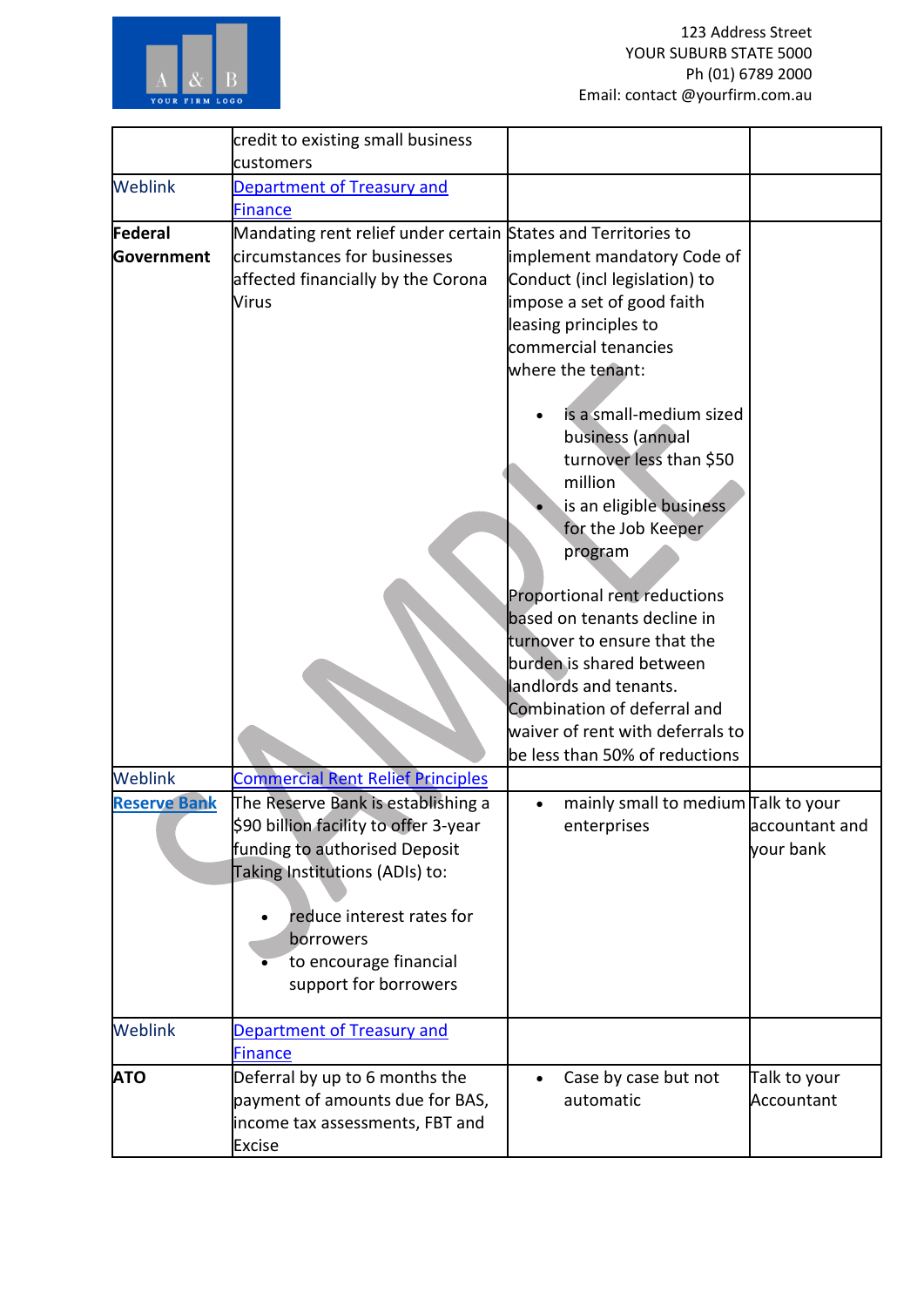

| <b>ATO</b> | Businesses can swap from quarterly                      |           | Case by case but not                   | Talk to your            |
|------------|---------------------------------------------------------|-----------|----------------------------------------|-------------------------|
|            | to monthly BAS in order to get                          |           | automatic                              | Accountant              |
|            | quicker access to GST refunds                           |           |                                        |                         |
| <b>ATO</b> | <b>Businesses can vary PAYG</b>                         | $\bullet$ | Case by case but not                   | Talk to your            |
|            | instalments to zero for the March                       |           | automatic                              | Accountant              |
|            | 2020 quarter. Those that do this                        |           |                                        |                         |
|            | can also claim a refund for PAYG                        |           |                                        |                         |
|            |                                                         |           |                                        |                         |
|            | instalments made on September                           |           |                                        |                         |
|            | 2019 and December 2019 BAS                              |           |                                        |                         |
| <b>ATO</b> | Remitting interest and penalties                        | $\bullet$ | Case by case but not                   | Talk to your            |
|            | incurred after 23 January 2020 and                      |           | automatic                              | Accountant              |
|            | that have been applied to tax                           |           |                                        |                         |
|            | liabilities                                             |           |                                        |                         |
| <b>ATO</b> | Low interest payment plans for                          | $\bullet$ | Case by case but not                   | Speak to your           |
|            | existing ATO debt                                       |           | automatic                              | Advisor                 |
|            |                                                         |           |                                        |                         |
|            |                                                         |           |                                        |                         |
| Weblink    | <b>Australian Taxation Office</b>                       |           |                                        |                         |
|            | Victorian State Full payroll tax <i>refunds</i> for the |           | Payroll less than \$3                  | <b>SRO will contact</b> |
| Government | 2019/2020 financial year to small                       |           | million annual taxable                 | employers               |
|            | and medium business and no                              |           | wages (not aggregated)                 | directly from 27        |
|            | further payments for the balance of                     | $\bullet$ | Must continue to lodge                 | March onwards           |
|            |                                                         |           |                                        |                         |
|            | the 2019/2020 financial year                            |           | Payroll Tax Returns                    |                         |
|            |                                                         |           | Make sure your bank                    | Talk to your            |
|            |                                                         |           | details are updated on                 | Accountant              |
|            |                                                         |           | the SRO website                        |                         |
|            |                                                         |           |                                        |                         |
|            | Victorian State Defer payments for first 3 months       | $\bullet$ | Payroll less than \$3                  | Talk to your            |
| Government | of the 2020/2021 financial year                         |           | million annual (not                    | Accountant              |
|            | until 1 January 2021                                    |           | aggregated) taxable                    |                         |
|            |                                                         |           | wages                                  |                         |
|            |                                                         |           |                                        |                         |
|            | Victorian State \$10,000 Grant - Money in your          | $\bullet$ | Small business with less Register your |                         |
| Government | <b>Business Bank Account</b>                            |           | than \$650,000 annual                  | interest here           |
|            |                                                         |           | taxable wages (under                   |                         |
|            |                                                         |           | the payroll tax                        | <b>FAQs</b> here        |
|            |                                                         |           | threshold)                             |                         |
|            |                                                         |           |                                        |                         |
|            |                                                         |           | Turnover more than                     |                         |
|            |                                                         |           | \$75,000                               |                         |
|            |                                                         |           | Business has been                      |                         |
|            |                                                         |           | subject to closure or is               |                         |
|            |                                                         |           | highly impacted by Non-                |                         |
|            |                                                         |           | <b>Essential Activity</b>              |                         |
|            |                                                         |           | <b>Directions</b>                      |                         |